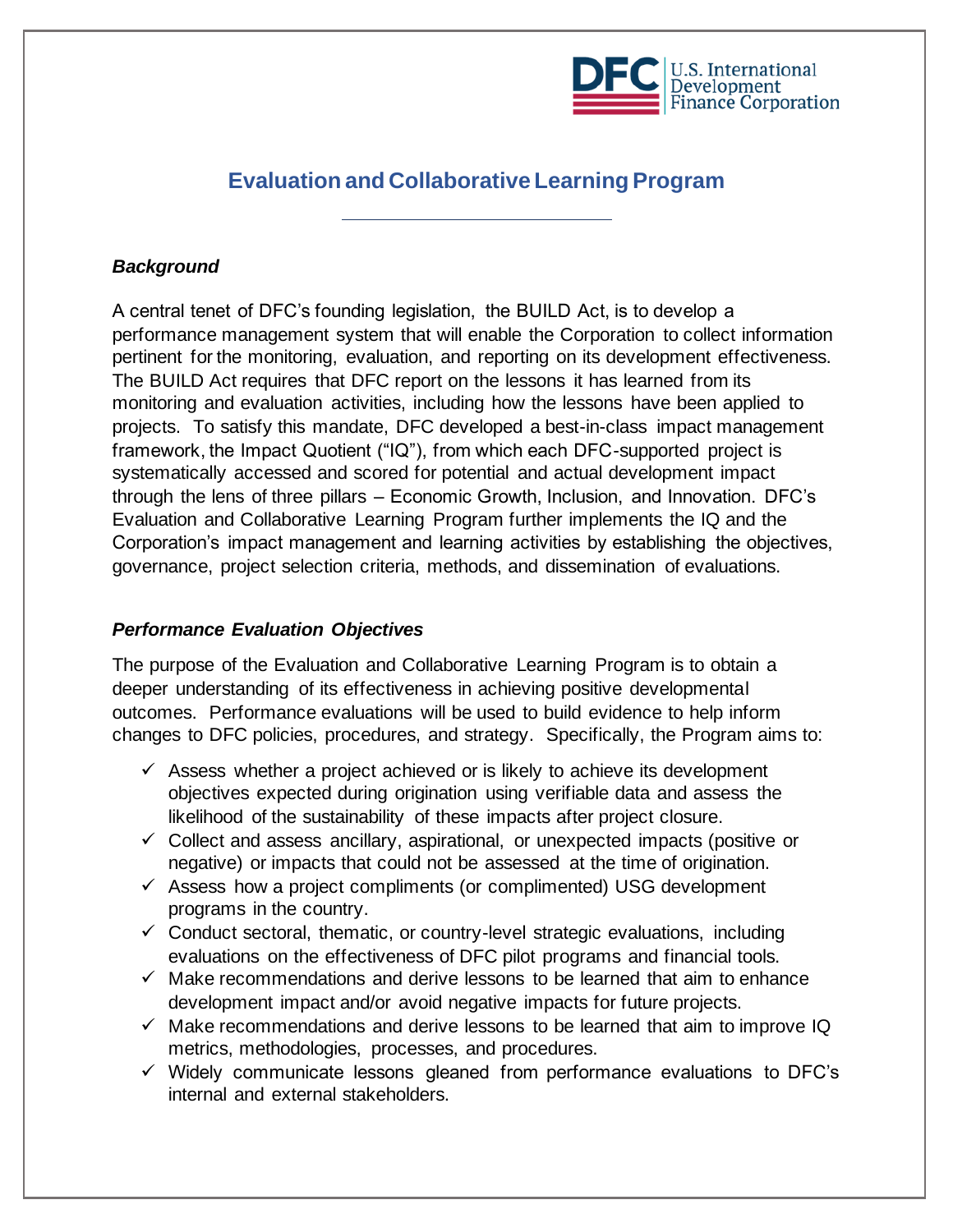

# *Program Governance*

Performance evaluations and learnings must be useful and relevant to DFC decisionmakers. As such, it is critical that DFC's performance evaluation activities are participatory and include input from relevant stakeholders within the Corporation. Ideas for performance evaluations are solicited from DFC staff. An interdepartmental panel will select evaluation topics and help guide the evaluation activities. The Evaluation and Collaborative Learning Panel ("Panel") may include members from DFC's Office of Development Policy, Chief Development Office, Chief Finance Office, and Origination teams:

The roles and responsibilities of the Panel are to:

- $\checkmark$  Recommend projects and topics for evaluations.
- $\checkmark$  Provide feedback/consultation during evaluations to help ensure high-quality results.
- $\checkmark$  Participate in presenting evaluation findings internally and externally.
- $\checkmark$  Support the implementation of changes resulting from evaluations to policies, procedures, and/or strategy that pertain to their operational department.

The Panel will meet each spring to establish the following fiscal year's evaluation and learning agenda and budget (allowing for flexibility to meet unanticipated evaluation needs), and then will meet throughout the year to consult during the term of the performance evaluations. DFC will endeavor to conduct at least two evaluations per year based on the criteria established below.

Upon completion of the performance evaluation, the Panel will produce an action plan that will contain specific, actionable recommendations for improvements to DFC policies, procedures, and/or strategy that were derived from the assessment.

# *Project Selection Criteria for Evaluations*

The criteria for selecting projects for performance evaluations will be based on relevance to the question being asked. Criteria that may be considered include:

- $\checkmark$  Timing: In general, DFC will select projects that have been in operation at least three years. DFC may prioritize projects that are at or near the end of their maturity to assess the sustainability of the positive developmental impacts of the project, glean lessons learned, and collect client feedback on the DFC's monitoring and evaluation activities.
- ✓ Project Size: DFC may prioritize evaluations for larger projects.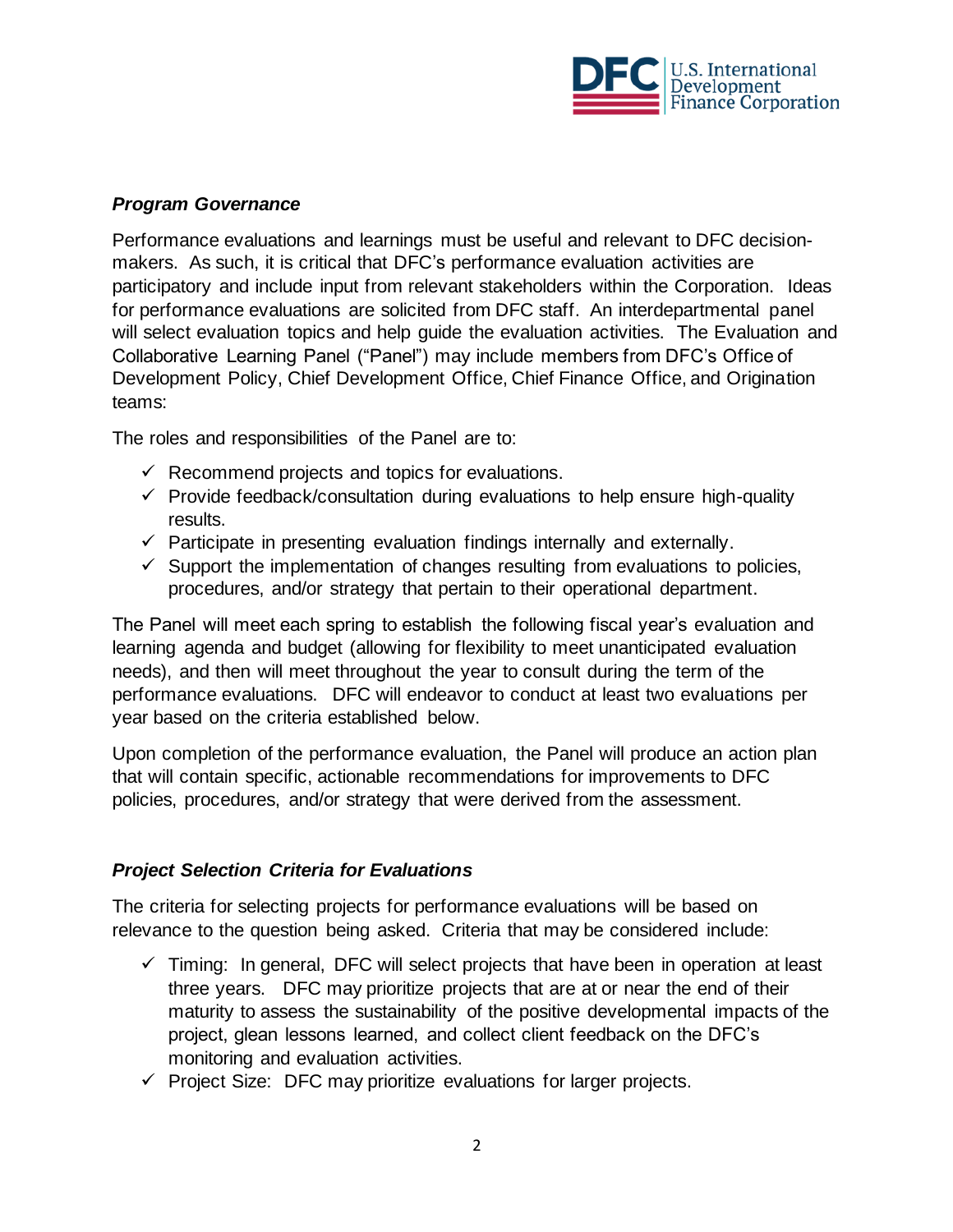

- $\checkmark$  Repeat Clients: DFC may conduct a performance evaluation for projects that are seeking further DFC support to assess the impacts of the project to date and identify opportunities to increase or replicate the positive development impacts (and avoid identified negative impacts) with further support.
- ✓ Sectoral, Thematic, or Country Strategic Evaluations: Projects may be selected as part of a broader DFC regional, thematic or sectoral "deep dive" in DFC's portfolio, as decided by the Panel.
- $\checkmark$  Innovative Projects, Products and Programs: In collaboration with the Panel, DFC may conduct a performance evaluation of a particularly innovative project, financial product or program to assess its development effectiveness. The learnings from this type of evaluation will help inform the decision to replicate the project, utilize the financial product in a more strategic way, or expand a program.
- $\checkmark$  Data Collection: DFC may prioritize the evaluation of projects to collect missing data or validate the quality of data.
- $\checkmark$  Course-corrections: DFC may conduct an evaluation to try to rectify projects that are not meeting their development objectives, if appropriate. This may be conducted in coordination with DFC's Impact Management and Technical Assistance teams, as well as DFC's credit monitors.

### *Evaluation Methods*

DFC will engage in both external and internal self-evaluations using a variety of analytic methods, depending on the question being asked, timeframe required for results, the intended audience, and available budget and resources. Performance evaluations will utilize both quantitative and qualitative assessments and may include a literature review of the topic. Typical quantitative analyses will involve measuring change from baselines, and, to the extent feasible, attributing those changes to DFC's support. Each performance evaluation will include an assessment of assumptions and data limitations.

Qualitative analyses will be conducted through surveys, interviews, and case studies. Evaluators will aim to gain perspectives from a variety of stakeholders in a manner that will safeguard the dignity, rights, safety, and privacy of participants. This may entail anatomizing names of individuals and companies in evaluation reports and read-outs, and ensuring surveys and interviews are conducted voluntarily and ethically. Stakeholders may include DFC's private sector partners, project customers, project employees, project suppliers, government regulators, and the local community. DFC will seek assistance with evaluations from U.S. Embassy staff and USAID Missions, as appropriate, for providing host country context, articulating the project's alignment with US foreign policy and/or development strategy in the country, and facilitating in-country interviews.